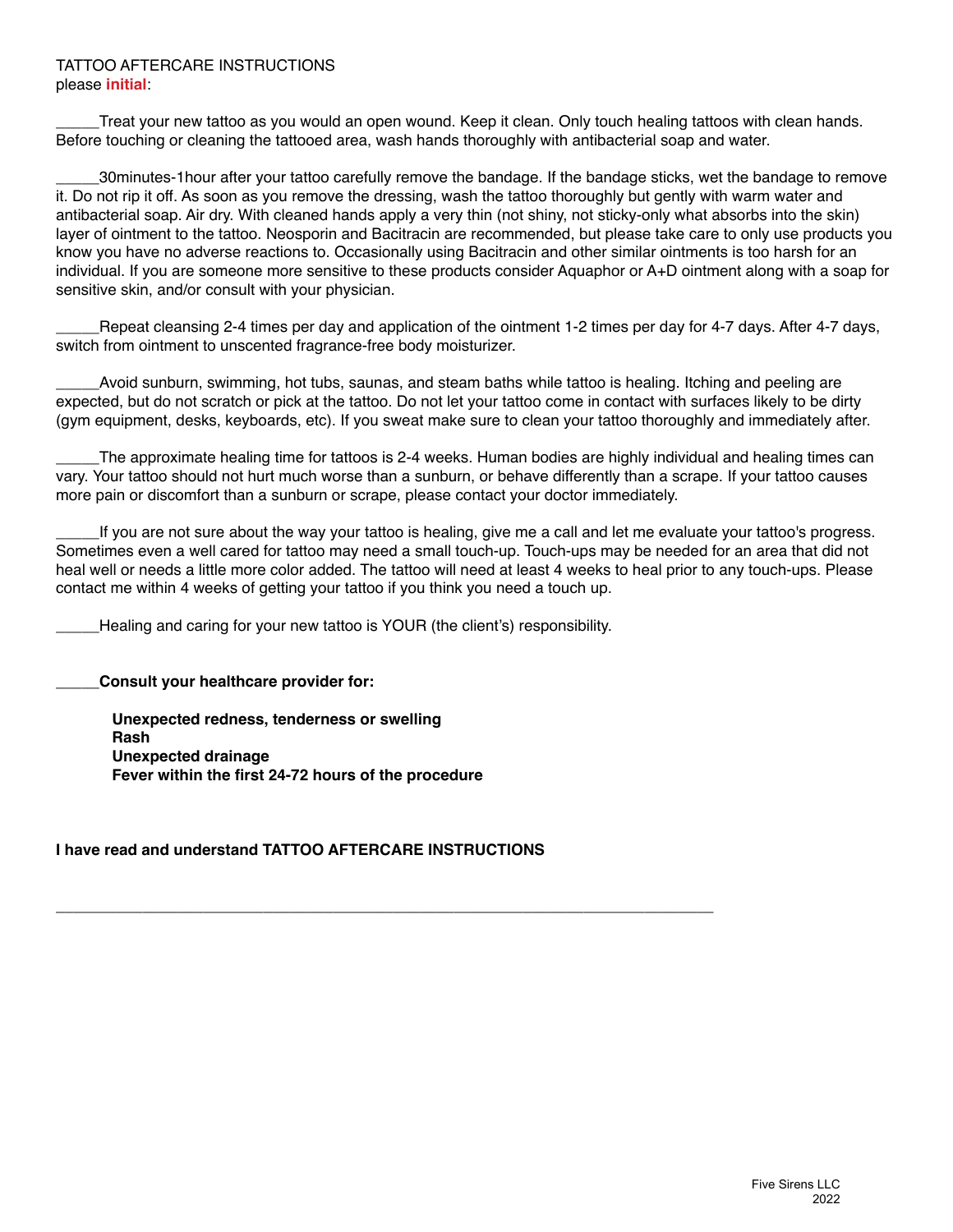Tattoos should be considered permanent; and the removal of tattoos may require surgery or other medical procedures.

\_\_\_\_\_As with any invasive procedure, tattooing may involve possible health risks. These risks may include but are not limited to: possible pain, swelling, nerve damage

possible hypertrophic scarring and/or keloid formation

possible adverse and/or allergic reaction to ink/dye/pigment, soaps, ointments

possible change in color of ink/dye/pigment over time

possible decreased ability of physician to locate skin cancers in areas concealed by tattoos

possible febrile illness, systemic infection and/or localized infection

possible tetanus

Unsterile equipment and needles can spread infectious diseases; it is extremely important to be sure that all equipment is clean and sanitary before use. I am being given the opportunity to ask about, and request to witness all cleaning, set up and clean up before and after my tattoo.

The inks, or dyes, used for tattoos are color additives. Currently no color additives have been approved by FDA for tattoos, including those used in permanent makeup.

The inks and dyes used at Five Sirens come from reputable distributers. If I have a concern about ingredients or allergies, I have the option to postpone my tattoo to in order to research the ingredients and to consult with my physician.

I have the option to postpone my tattoo in order to complete a spot test offered at Five Sirens.

**Please choose and initial one**:

\_\_\_\_\_\_\_A: A small amount of ink, ointment, soap, or anything else used during the tattoo that may be of concern is placed on the surface of the skin and allowed to sit for at least 24 hours to evaluate potential for a reaction.

B: A small dot of ink is tattooed into the skin and allowed to heal for a minimum of 4 weeks to evaluate the

potential for a reaction.

C: I, (name) C: I, (name) C: I, (name) contract of the state of  $\sim$  do NOT wish to do a spot test or postpone my tattoo

*Please note a spot test is not considered %100 reliable and there is always possibility of allergic reaction to any substance. Reds and inks containing red pigment (pinks, oranges, purples, etc) are the most common inks to have reported reactions.*

\_\_\_\_\_If I have any history of tattoo related allergic reactions, infections, or scarring it is NOT advisable to have a tattoo procedure.

Blood donations cannot be made for a year after getting a tattoo or permanent makeup

Pregnant and breast feeding women are advised NOT to have a tattoo procedure

The Body Art Practitioner should

Properly and thoroughly cleanse the area before the procedure

Use sterilized equipment

Use sterile techniques

Provide information on the aftercare of the area receiving body art

HEALTH HISTORY AND INFORMED CONSENT

The following conditions may increase health risks associated with receiving body art:

(a) diabetes;

(b) hemophilia (bleeding);

(c) skin diseases, lesions, or skin sensitivities to soaps, disinfectants etc.;

**\_\_\_\_\_\_\_\_\_\_\_\_\_\_\_\_\_\_\_\_\_\_\_\_\_\_\_\_\_\_\_\_\_\_\_\_\_\_\_\_\_\_\_\_\_\_\_\_\_\_\_\_\_\_\_\_\_\_\_\_\_\_\_\_\_\_\_\_\_\_\_\_\_\_\_\_**

(d) history of allergies or adverse reactions to pigments, dyes, or other sensitivities;

(e) history of epilepsy, seizures, fainting, or narcolepsy;

(f) use of medications such as anticoagulants, (such as Coumadin) which thin the blood and/or interfere with blood clotting (g) hepatitis or HIV infection

Complaints may be filed with: Dover Board of Health 262 6th Street, Dover, NH 03820 603 516-6038

**I have read and understand BODY ART DISCLOSURE FORM**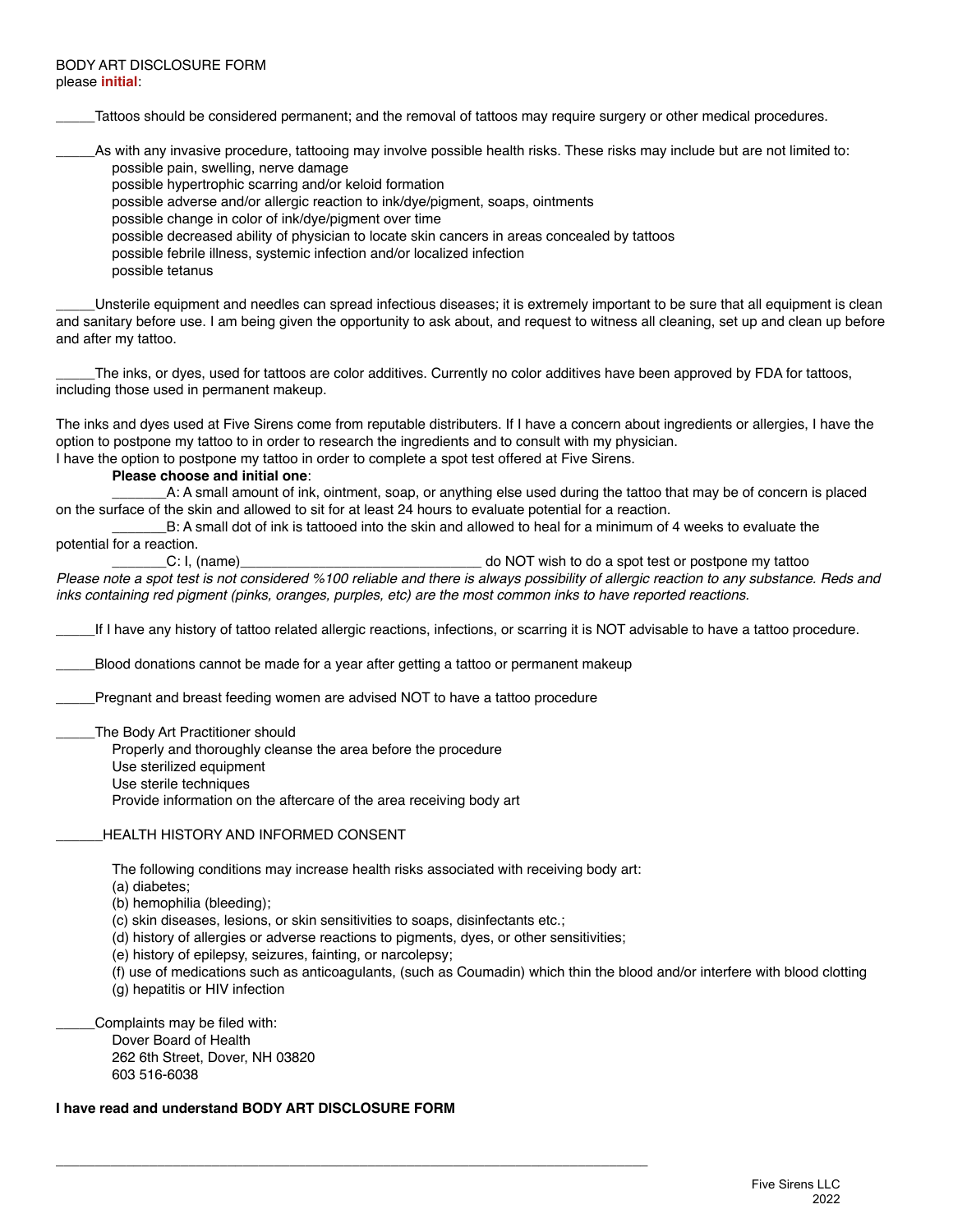### **CONSENT TO APPLICATION OF BODY ART PROCEDURE RELEASE AND WAIVER OF CLAIM**

**Lauren Rose** (Five Sirens LLC)

| Name                   |       | Date of Birth  |  |
|------------------------|-------|----------------|--|
| Address                |       | City/State/Zip |  |
| Phone #                | Email |                |  |
| Description of tattoo_ |       |                |  |
| Location of tattoo     |       |                |  |

Please **initial** each item:

I have been given the opportunity to ask any and all questions I may have about obtaining a tattoo from Lauren Sleeper. My questions have been answered to my full and total satisfaction.

\_\_\_\_\_ I have had a complete and satisfactory pre-procedural consultation prior to any body art procedure and the health risks associated with it.

I have received and read written TATTOO AFTERCARE INSTRUCTIONS and a BODY ART DISCLOSURE FORM. I acknowledge the necessity for following these instructions.

\_\_\_\_\_ Obtaining a body art procedure is my choice. I consent to the application of a tattoo.

\_\_\_\_\_ I understand that a tattoo is a permanent change and no representation has been made on the ability to later change or remove the tattoo.

I hereby take all responsibility for wording, punctuation, spelling, numbers, and correctness of names and dates in my tattoo. I acknowledge that tattoos are performed by a human and therefore may have imperfections. It is my responsibility to stay still throughout the procedure to help minimize the risk of error.

I acknowledge that marks may blur, particularly in areas with high movement, scars, or stretch marks.

\_\_\_\_\_ I understand my tattoo artist may end this procedure before my tattoo is complete if she feels I am in distress or unable to remain still. This is for my safety and hers.

|                                     | I acknowledge that variations between the design and colors I selected and the tattoo as ultimately applied to my |
|-------------------------------------|-------------------------------------------------------------------------------------------------------------------|
| body may exist.                     | I acknowledge that infection and/or adverse reactions are possible, particularly in the event that I              |
| do not properly care for my tattoo. |                                                                                                                   |

I acknowledge that allergic reactions are a possibility and I consent to this risk.

I am not under the influence of drugs or alcohol

I am not pregnant or breast feeding

I have no history of skin disease, lesions, or sensitivities to soaps or disinfectants.

- I have no history of allergies or adverse reactions to pigments, dyes, latex, nitrile, or other sensitivities.
- I have no history of epilepsy, seizures, narcolepsy, or fainting.
- Lam not using medications such as anticoagulants which thin the blood or interfere with clotting.
- I am free of communicable diseases such as HIV/AIDS and Hepatitis.
- I have no history of hemophilia.
- I have consulted with a physician about any concerns prior to receiving a tattoo.
- I hereby witness that all tattoo equipment (needles, tubes, inks, etc) are new and/or sterile.
- I have truthfully represented that I am at least 18 years old.
- I give my artist permission to publish any and all photos/videos of my tattoo.

By signing this form I agree to release and forever discharge and hold harmless Five Sirens LLC, Lauren Rose, and owners, agents, independent contractors, and employees from any and all claims, damages, or legal actions arising from or connected in any way with this body art procedure. I confirm that I do not have a condition which will prevent me from receiving body art, and that I consent to the body art procedure. I am aware of the risks and have been given TATTOO AFTERCARE INSTRUCTIONS and a BODY ART DISCLOSURE FORM.

\_\_\_\_\_\_\_\_\_\_\_\_\_\_\_\_\_\_\_\_\_\_\_\_\_\_\_\_\_\_\_\_\_\_\_\_\_\_\_\_\_\_\_\_\_\_\_\_\_\_\_\_\_\_\_\_\_\_\_\_\_\_\_\_\_\_\_\_\_\_\_\_\_\_\_\_\_\_\_\_\_\_\_\_\_\_\_\_\_\_\_\_\_\_\_

\_\_\_\_\_\_\_\_\_\_\_\_\_\_\_\_\_\_\_\_\_\_\_\_\_\_\_\_\_\_\_\_\_\_\_\_\_\_\_\_\_\_\_\_\_\_\_\_\_\_\_\_\_\_\_\_\_\_\_\_\_\_\_\_\_\_\_\_\_\_\_\_\_\_\_\_\_\_\_\_\_\_\_\_\_\_\_\_\_\_\_\_\_\_\_

CLIENT SIGNATURE DATE PRINTED NAME

# ARTIST SIGNATURE

| ID on file for 2022<br>ID copied on back of form | Payment Received today | cash | co<br>◡ |
|--------------------------------------------------|------------------------|------|---------|
|--------------------------------------------------|------------------------|------|---------|